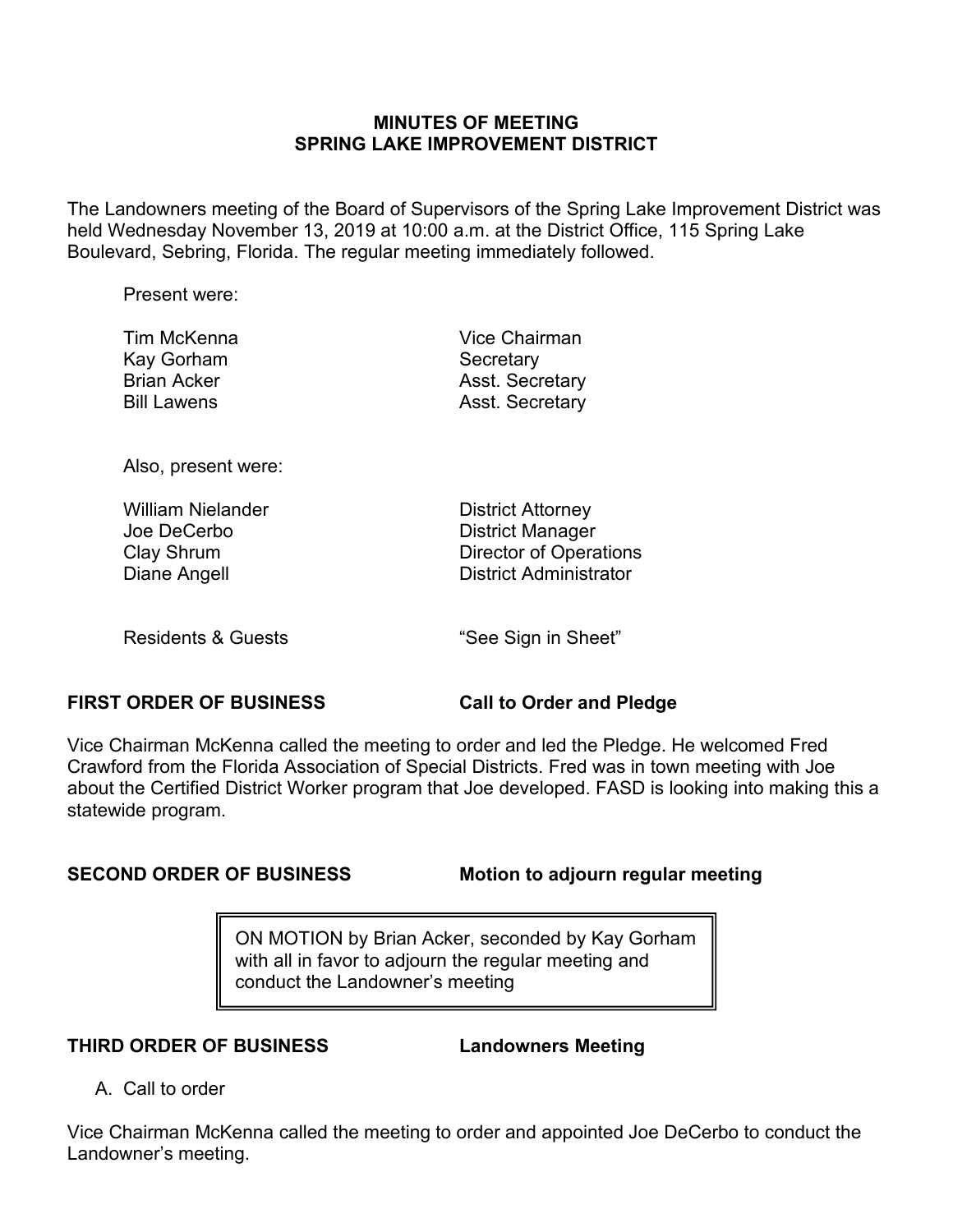B. Determine number of voting units represented

Joe polled the room and determined that there were 20 voting units present. He asked who was interested in seeking a seat on the Board.

C. Interested Candidates, and number of proxies

Bill Lawens said he was interested in seeking re-election and presented 527 proxies.

D. Cast ballots, determine winner, certify acceptable proxies

Bill Lawens retained his seat.

E. Landowner questions

Joe asked if there were any questions. Resident Mary Bourquin from 5816 Cardinal Court asked about the piece of land the District was looking at declaring as surplus. She wanted confirmation that the strip of land is going to be removed from the entire parcel and that it was not the entire parcel that was going to be surplus. Joe DeCerbo stated that the developer met with him on Friday and they are going to be getting a survey. Only the strip is being sold.

F. Motion to adjourn landowners meeting and reconvene regular meeting

ON MOTION by Kay Gorham, seconded by Brian Acker with all in favor the Landowner's meeting was adjourned.

**FOURTH ORDER OF BUSINESS Oath of office for elected Landowner position**

Bill Nielander recited the Oath of office to Bill Lawens and he was sworn in as Board Supervisor.

**FIFTH ORDER OF BUSINESS Motion to accept Resolution 2020-05**

Diane Angell said she had certified the proxies.

ON MOTION by Brian Acker, seconded by Kay Gorham with all in favor to accept Resolution 2020-05 canvassing and certifying the election results was approved.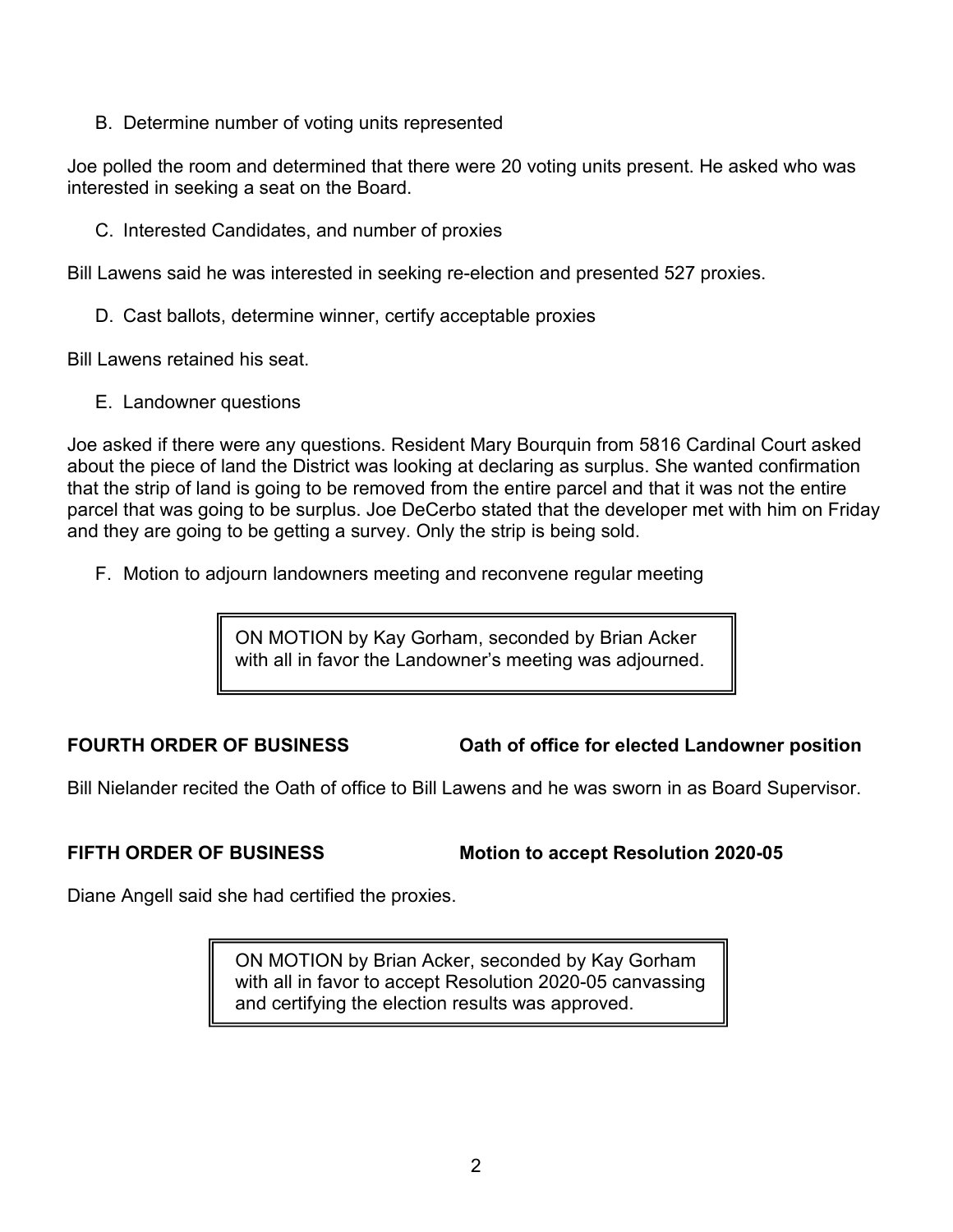## **SIXTH ORDER OF BUSINESS Appoint of Landowner to fill unexpired term**

Joe DeCerbo said that we had advertised the vacancy on the website and water bills and also appeared in the News Sun. Resumes were received from Melony Culpepper and Joe Troia. Melony and Joe introduced themselves to the Board and made a brief speech as to why they were seeking the Board Seat.

The Board cast ballots for the open position and Melony Culpepper was elected to fill the unexpired term of Gary Behrendt thru November 2020.

> ON MOTION by Bill Lawens, seconded by Brian Acker with all in favor to accept Melony Culpepper to fill the unexpired term of Gary Behrendt.

**SEVENTH ORDER OF BUSINESS Oath of Office for appointed Landowner**

Bill Nielander recited the Oath of Office to Melony Culpepper and she was sworn in as Board Supervisor.

**EIGHTH ORDER OF BUSINESS Nomination and Election of Officers**

A. Chairman

ON MOTION by Brian Acker, seconded by Kay Gorham with all in favor to name Tim McKenna as Board Chairman

B. Vice Chairman

ON MOTION by Kay Gorham, seconded by Brian Acker with all in favor to name Bill Lawens as Vice Chairman

C. Secretary

ON MOTION by Bill Lawens, seconded by Melony Culpepper with all in favor to name Kay Gorham as Secretary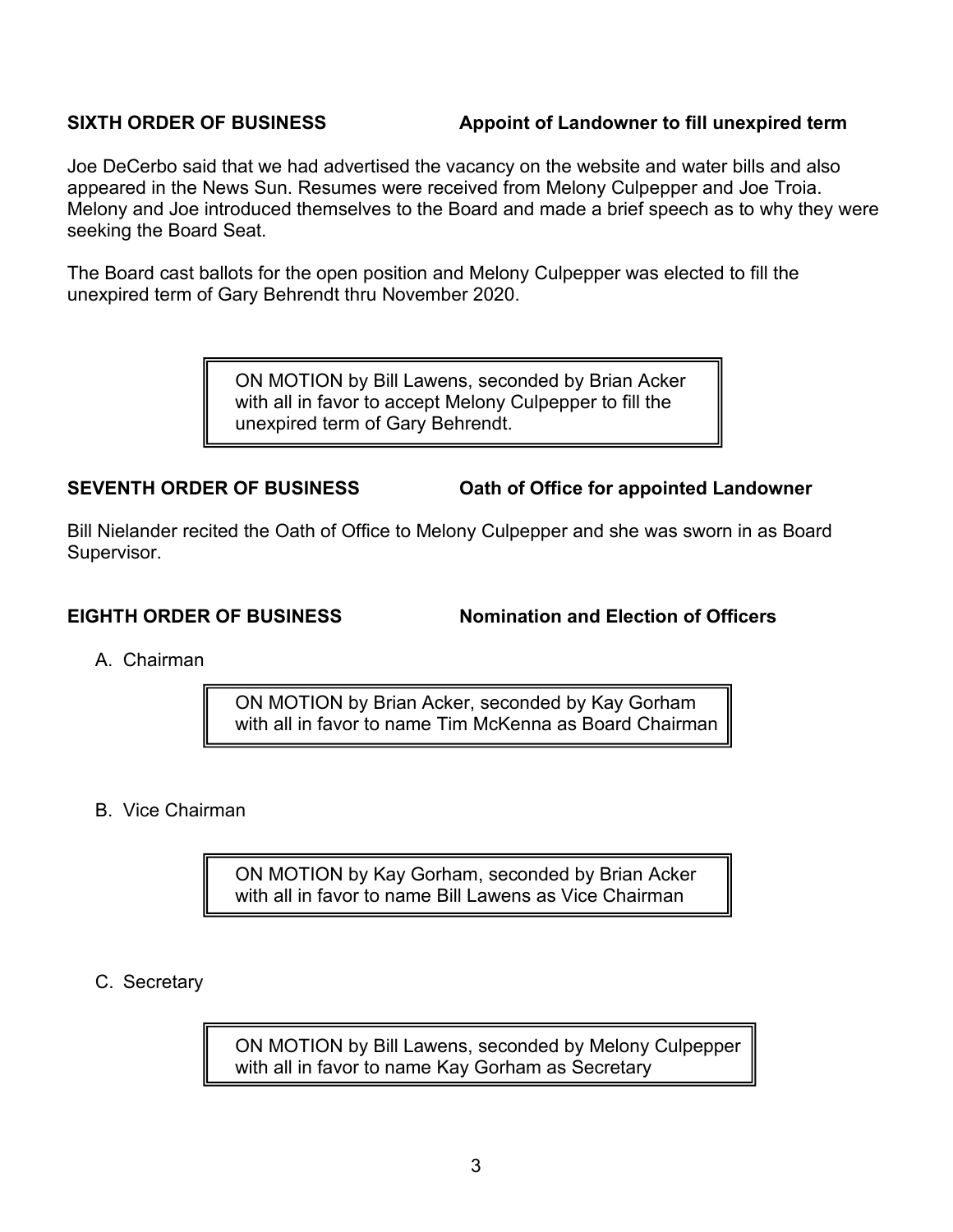## **NINETH ORDER OF BUSINESS Upcoming Meetings, Events, Correspondence**

- A. November  $21^{st}$ , RPAC  $@2:00$  p.m.
- B. November 28<sup>th</sup> -29<sup>th</sup>, Thanksgiving, Office Closed
- C. December 11th, Holiday Gathering @ 6:00 p.m. (RSVP by 12/2)
- D. December 12<sup>th</sup>, FDEP site visit, WWTP
- E. December 14<sup>th</sup>, Festival of Lights @5:00 p.m. Pine Breeze Park

## **TENTH ORDER OF BUSINESS Approval of October 9, 2019 Minutes**

The Board received copies of the October 9, 2019 Minutes for review. There being no further questions.

> ON MOTION by Bill Lawens, seconded by Kay Gorham with all in favor the Minutes from October 9, 2019 meeting were approved.

**ELEVENTH ORDER OF BUSINESS Approval of October 2019 Financials**

The Board received copies of the October 2019 Financials for review. There being no further questions.

> ON MOTION by Brian Acker, seconded by Kay Gorham with all in favor the October 2019 financials were approved.

# **TWELFTH ORDER OF BUSINESS Treasurer Report**

A. Update

Diane Angell reported that she was continuing preparations for they FY 2019 audit. Cindy got a new computer and we had some minor software glitches that have been corrected.

Joe DeCerbo said that we are still seeking solutions for the ADA issue.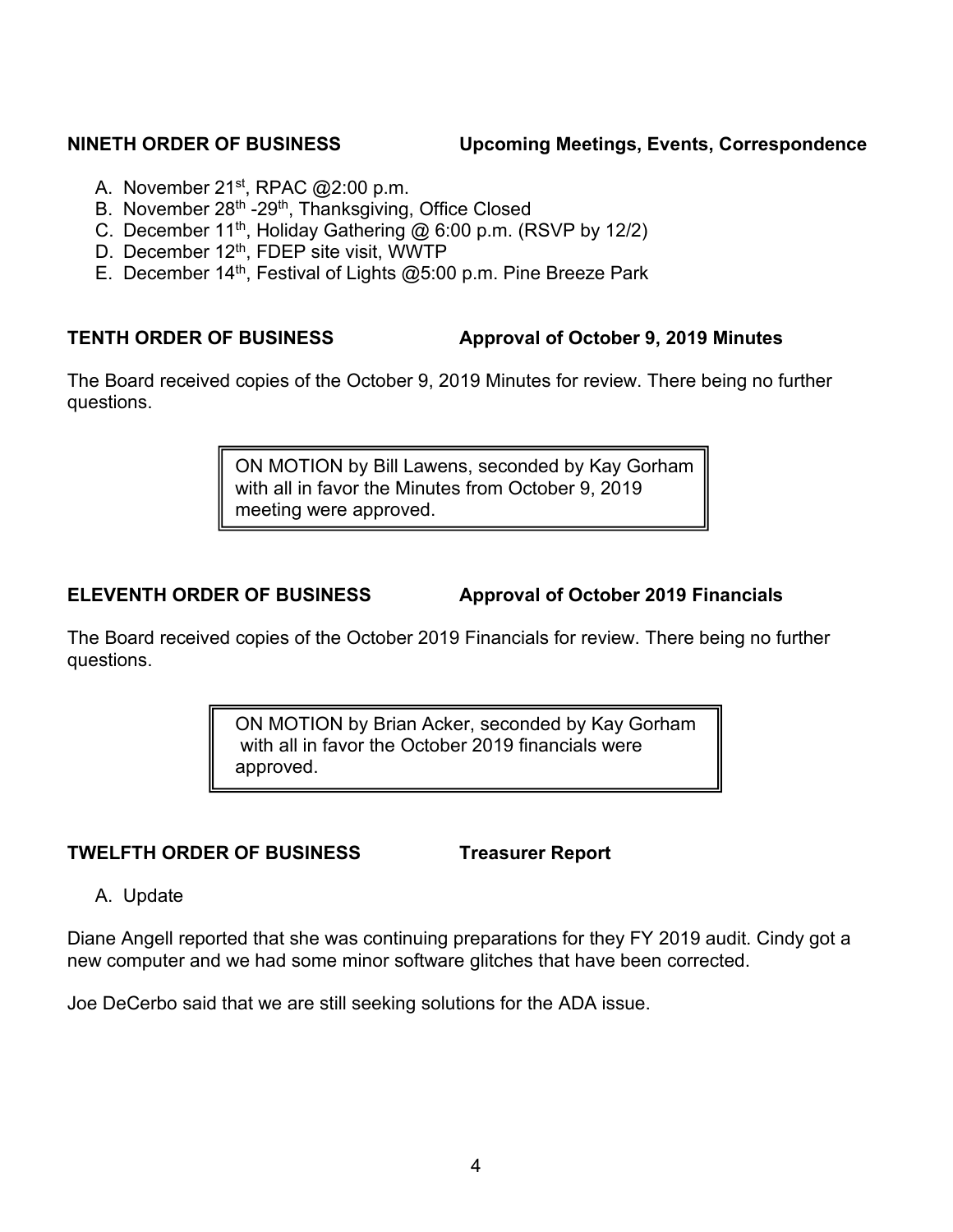B. Motion to appoint Check Signers

The District is in the process of transferring the Districts accounts from CenterState Bank to First Southern Bank. Check Signers for the new accounts will be as follows:

Tim McKenna – Chairman Bill Lawens – Vice Chairman Kay Gorham – Secretary Melony Culpepper – Asst. Secretary Diane Angell – Treasurer Joe DeCerbo – District Manager

> ON MOTION by Bill Lawens, seconded by Brian Acker With all in favor to appoint the above-mentioned check signers for Spring Lake Improvement District accounts at First Southern Bank.

## **THIRTEENTH ORDER OF BUSINESS Attorney**

A. Surplus Land

Bill Nielander said that the group interested in the sliver of land near Arbuckle Creek Park will have a survey done. This will be brought to the Board to declare it as surplus.

B. Land Purchase

We have sent a letter of intent to purchase. Joe DeCerbo spoke to the daughter who said it is being passed by the probate attorney.

## **FOURTEENTH ORDER OF BUSINESS Manager Updates**

- A. Joe thanked Clay for his diligence in overseeing the WWTP construction.
- B. Rt. 98 sewer lines will be extending east to Village X, as well as to the west when appropriate documents can be prepared and signed by the owners.
- C. The status of projects using state and local funding were passed out to the Board in a handout.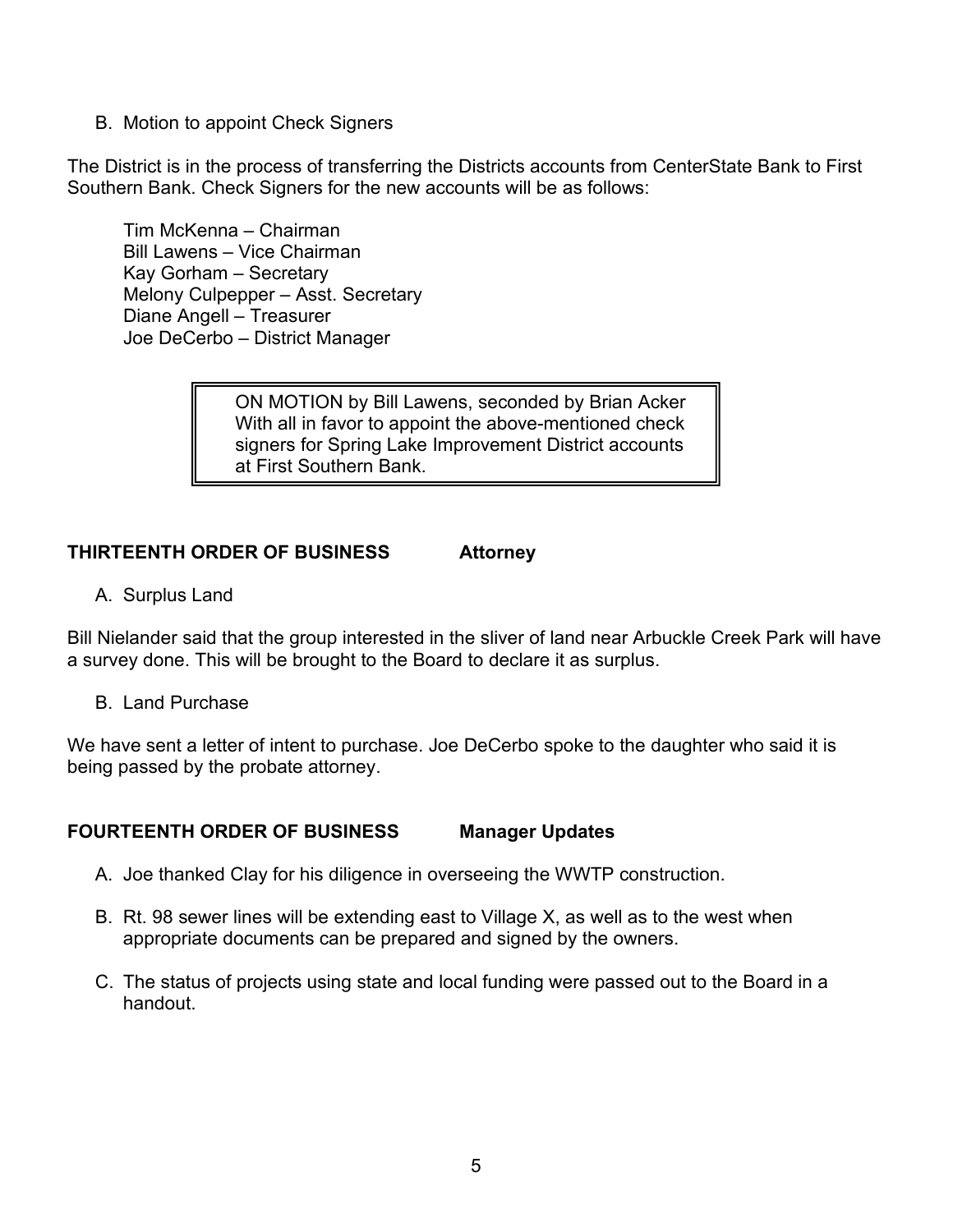Joe presented a letter to the Board to Highlands County regarding the Districts desire to continue its participation in the LMS/WG for the upcoming vear.

> ON MOTION by Brian Acker, seconded by Bill Lawens with all in favor to have Clay Shrum continue to be the Districts voting member and Joe DeCerbo be the alternate voting member in the LMS working group.

# **FIFTEENTH ORDER OF BUSINESS Supervisor Requests**

Tim McKenna said this was the last meeting before the Holiday and asked if we should consider doing something for the staff like we did last year.

> ON MOTION by Brian Acker, seconded by Bill Lawens with all in favor to give the staff a \$300.00 Holiday Bonus was approved.

Brian Acker asked about ACH returns and how we re-coop the ones that get returned. Diane responded that Cindy stays on top of this by contacting the customer to get new bank account information. If they are habitual, we remove them from the program and require a deposit.

Joe DeCerbo updated the Board on the vacancies. We received around 40 resumes and applications. Joe screened the applicants and conducted a dozen interviews. He passed seven of these applicants over to Randy who will be conducting second interviews at the maintenance shop.

Melony Culpepper said she had a prior commitment and would be unable to attend the December Board Meeting.

## **SIXTEENTH ORDER OF BUSINESS Public Comments**

Karen Palino of 300 Glen Mar Circle asked Joe how the Board was determined by Landowner versus popular elected positions, and Joe reviewed the history for her and other members of the public in attendance.

Resident Ron Wesolowski asked the Board if they were able to help with the wild boar problem in Village I. The Board responded that we don't have any land available in Village I other than the Park and Village I is not in the District's boundaries. It was suggested that the property owners should contact trappers and work with the Spring Lake Property Association.